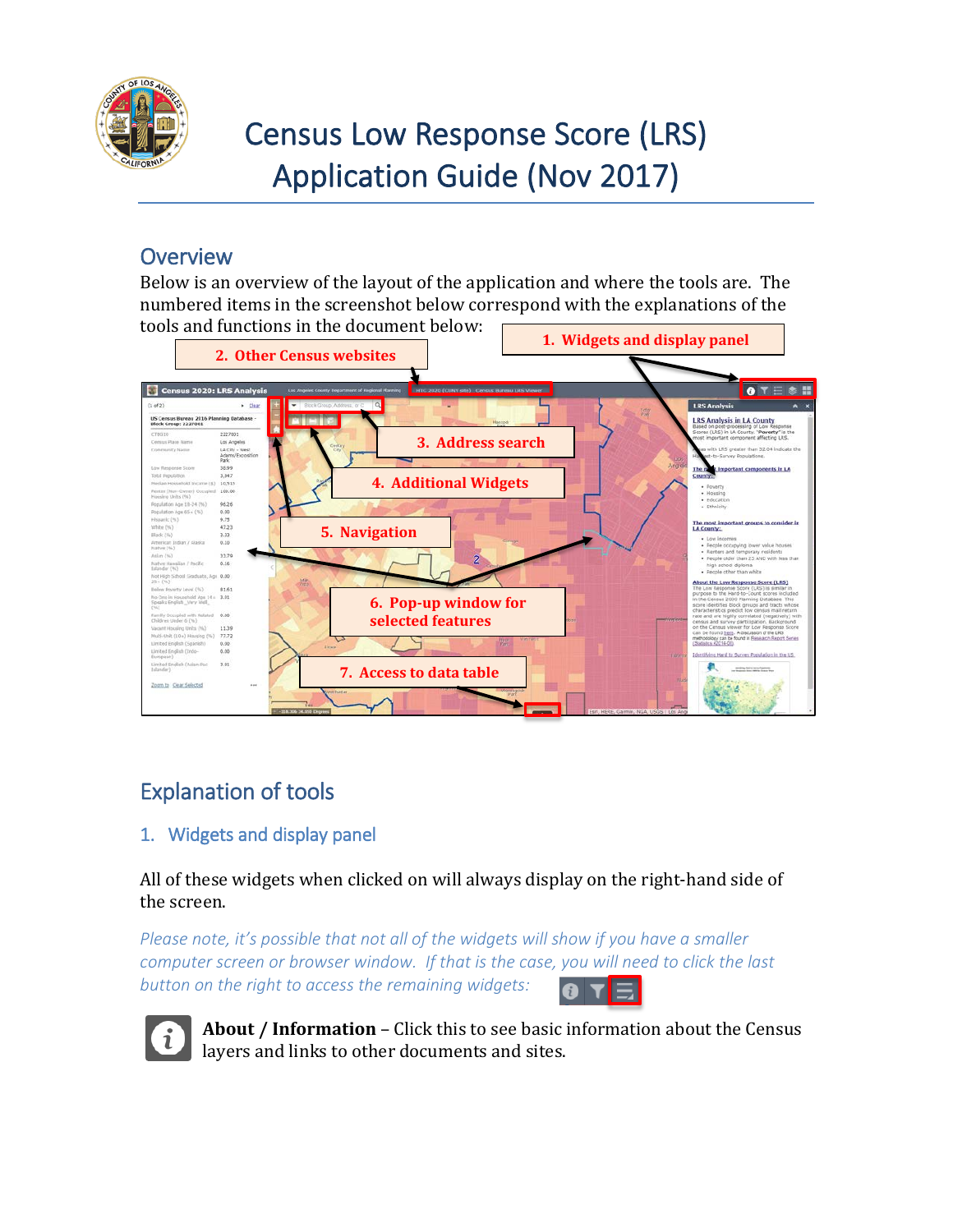

**Filter** – Use this tool to display only certain LRS values. This will show all values 'greater than' what you've input. To remove the filter, simply uncheck in the upper right hand part of the screen.

**Legend** – This will display the legend colors for all of the visible layers in the map.



**Layer List** – These are all the layers in the app that can be viewed. Clicking the arrow next to the name will display the color symbols and what they mean. Clicking on '…' at the right of a layer reveals more options—the main option of interest would be setting the transparency (for example, if you are using the imagery basemap and want to see what's on the ground). See screenshot to the right:

**Basemap Gallery** – Use this widget to choose a different basemap (such as aerial imagery) if desired. By default the 'Light Gray Canvas' basemap displays as that is typically the best one to display these GIS layers as they stand out well against it.



#### 2. Other Census websites

Hyperlinks to other related Census online mapping websites. Click on one of these and the website will open in a new browser window.

#### 3. Search by Address, Census Block Group, or Community Name

The drop-down arrow to the left of the search box gives you the options of searching by Census Block Group, Community Name or Address. Choose one, and begin typing in the search box. Once you start typing you will get a list below showing the choices that match what you've typed:

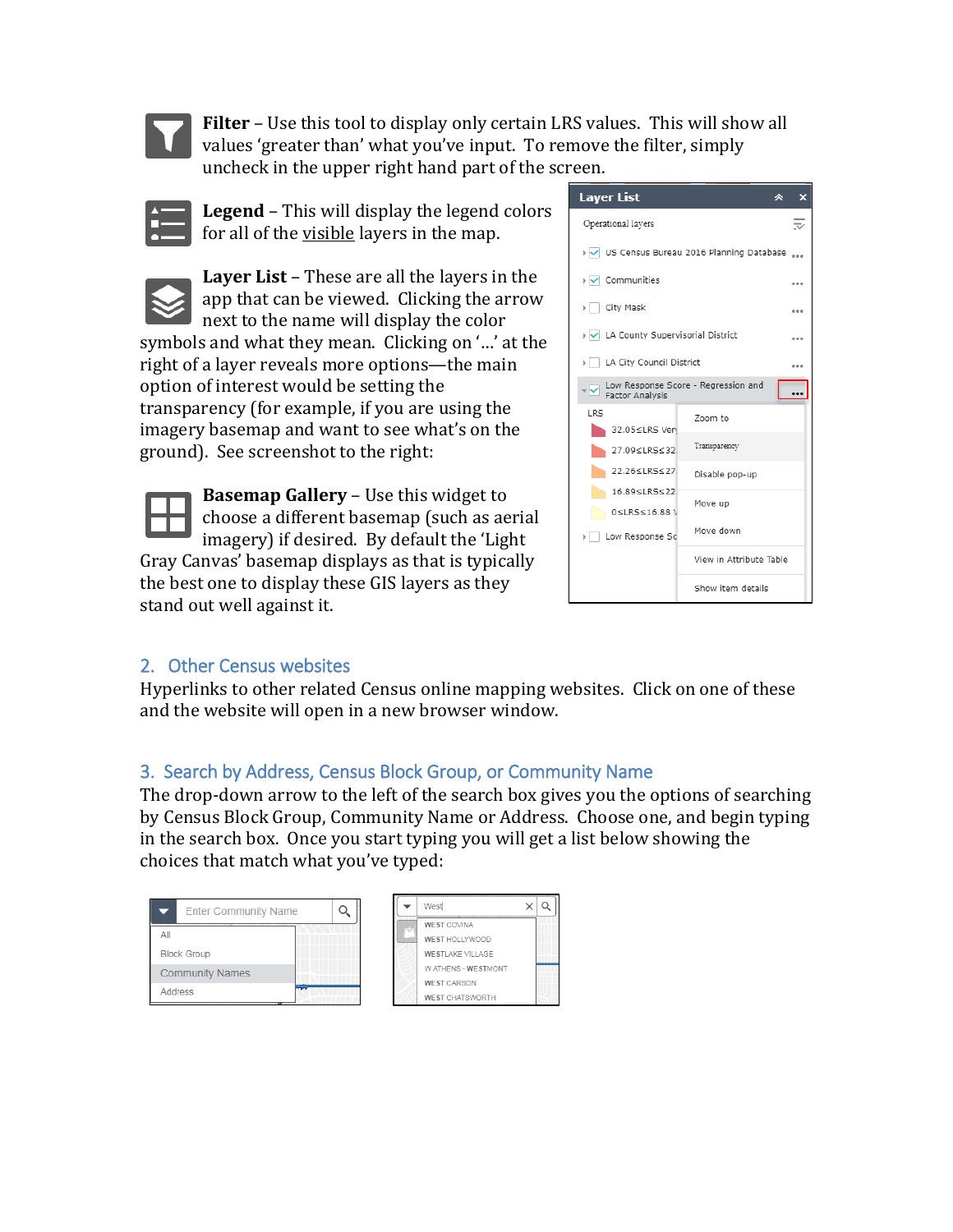#### 4. Additional Widgets

#### Upper left-hand corner of application



**Add data –** Use this to add data layers from ArcGIS online, URL REST endpoints, or Shapefile / CSV (with addresses) / GeoJSON / GPX .

**Print** – Use this tool to create a simple map of areas of interest. By default, the 'LETTER ANSI A LANDSCAPE' option is chosen and this is a standard 8  $\frac{1}{2}$ x 11" size. You can also click the dropdown to select other sizes, like 'LETTER ANSI B .' which is an 11 x 17" size. Another option is 'MAP ONLY' and that will generate a screenshot of your area in the map without the legend or title information (good to

use this if you wanted to insert it into a Word document. Also by default the PDF file type is selected, but you can choose other image types like JPEG or PNG. You can enter in a title if desired, and the output will show the map and a legend. Please note that if you have a lot of layers turned on, they may not all show in the legend. Once you have selected your parameters, click the Print button and a map will be generated that you can either save or print.



**Bookmarks** – This tool has all of the unincorporated communities and Supervisorial Districts as spatial bookmarks. Simply click a community or district and the map will zoom to that area.

#### 5. Navigation

These are standard navigation tools found in most online web maps with the  $+$  and  $$ for zooming in and out (**Note**: you can also hold down the 'Shift' key and drag a box around an area you are interested in and zoom to just that area). The 'Home' button returns you to the default view.

#### 6. Pop-up window for selected features

When you click on the map, information about the layers come up in the left-hand panel of the map (**Note**: you can minimize this side panel by clicking the arrow on the right-hand side of the panel). In the side panel window you'll also notice that there are arrows in the upper right-hand corner that you can flip through to get more information about the selected block, or any other layer you may have turned on.